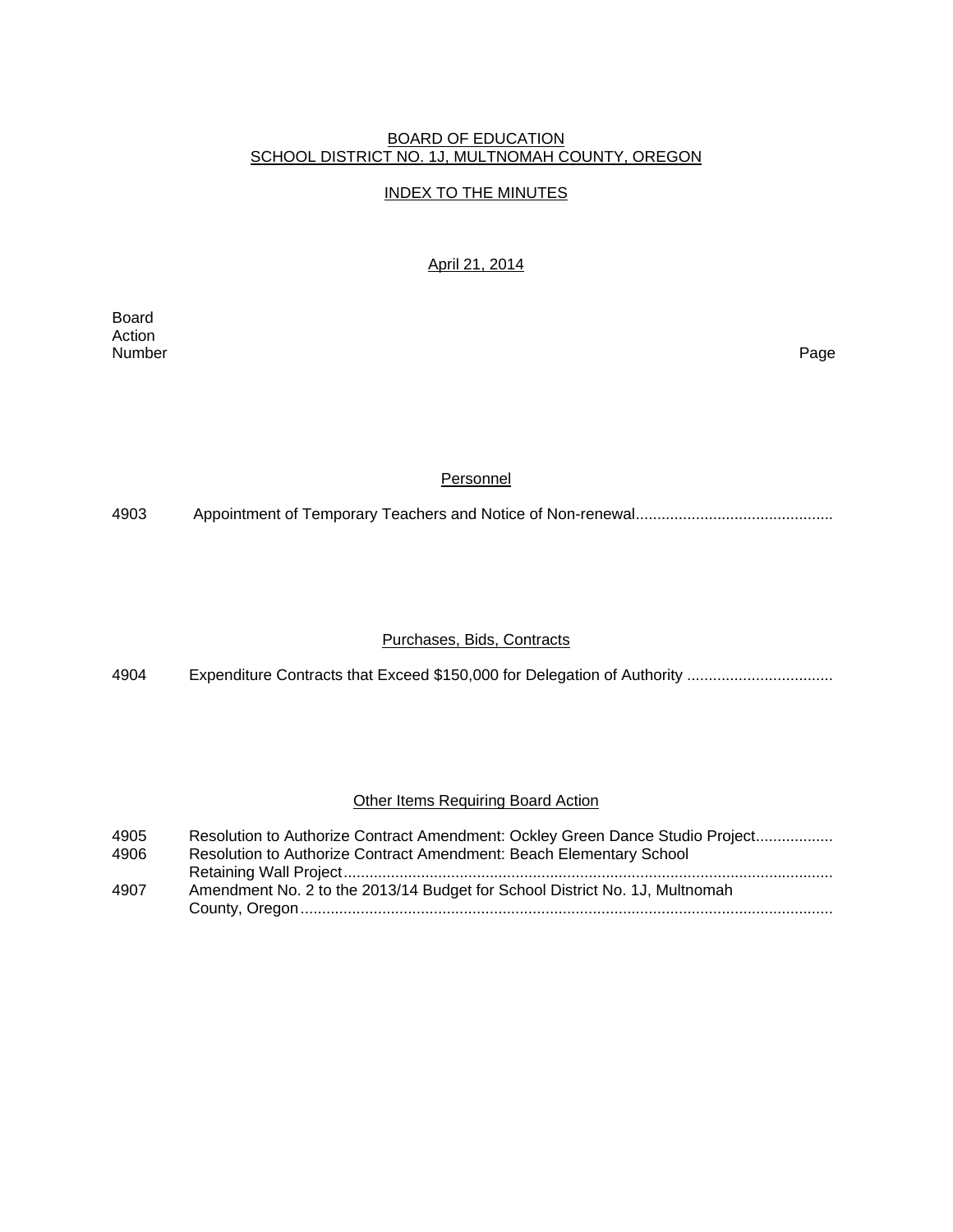#### OFFICE OF THE BOARD OF EDUCATION SCHOOL DISTRICT NO. 1J, MULTNOMAH COUNTY, OREGON BLANCHARD EDUCATION SERVICE CENTER PORTLAND, OREGON

The regular meeting of the Board of Education came to order at 7:02pm at the call of Co-Chair Pam Knowles in the Board Auditorium of the Blanchard Education Service Center, 501 N. Dixon St, Portland, Oregon.

There were present: Pam Knowles, Co-Chair

Ruth Adkins Bobbie Regan - *absent* Tom Koehler Steve Buel Matt Morton - *absent*  Greg Belisle, Co-Chair

Andrew Davidson, Student Representative

Staff Carole Smith, Superintendent Caren Huson, Board Clerk

### **PARTNERSHIP RECOGNITION**

The Board recognized the Mt. Hood Cable Regulatory Commission and the Rose Festival.

#### **PORTLAND PUBLIC SCHOOLS FOUNDATION EQUITY GRANT FUNDS**

Dan Ryan, Executive Director of All Hands Raised, announced that 1/3 of the money they receive goes into the equity fund. This past year was a record year as \$4.1 million was received, so 1/3 of those funds were placed into the equity fund. 118 teachers and staff were supplemented by the equity fund, with 47 awards announced. Peyton Chapman, Lincoln High School Principal, stated that she was proud of the work for the Lincoln Foundation. Erica Glaser, Alameda Foundation parent, commented that when they ask for donations that donors are told that 1/3 of the funds raised will help the entire city. Lavert Robertson, Cesar Chavez Principal, spoke on the benefits of the funding.

Director Buel questioned what funds were used for the All Hands Raised staff. Mr. Ryan responded that there was a division between the donation funds and the funds for their partnership with Multnomah County.

#### **CONFERENCE REPORT: COUNCIL OF THE GREAT CITY SCHOOLS**

Co-Chair Knowles provided a report on the conference she attended which was hosted by the Council of the Great City Schools. She was able to speak personally with Senator Merkley, and conference topics included the common core and testing.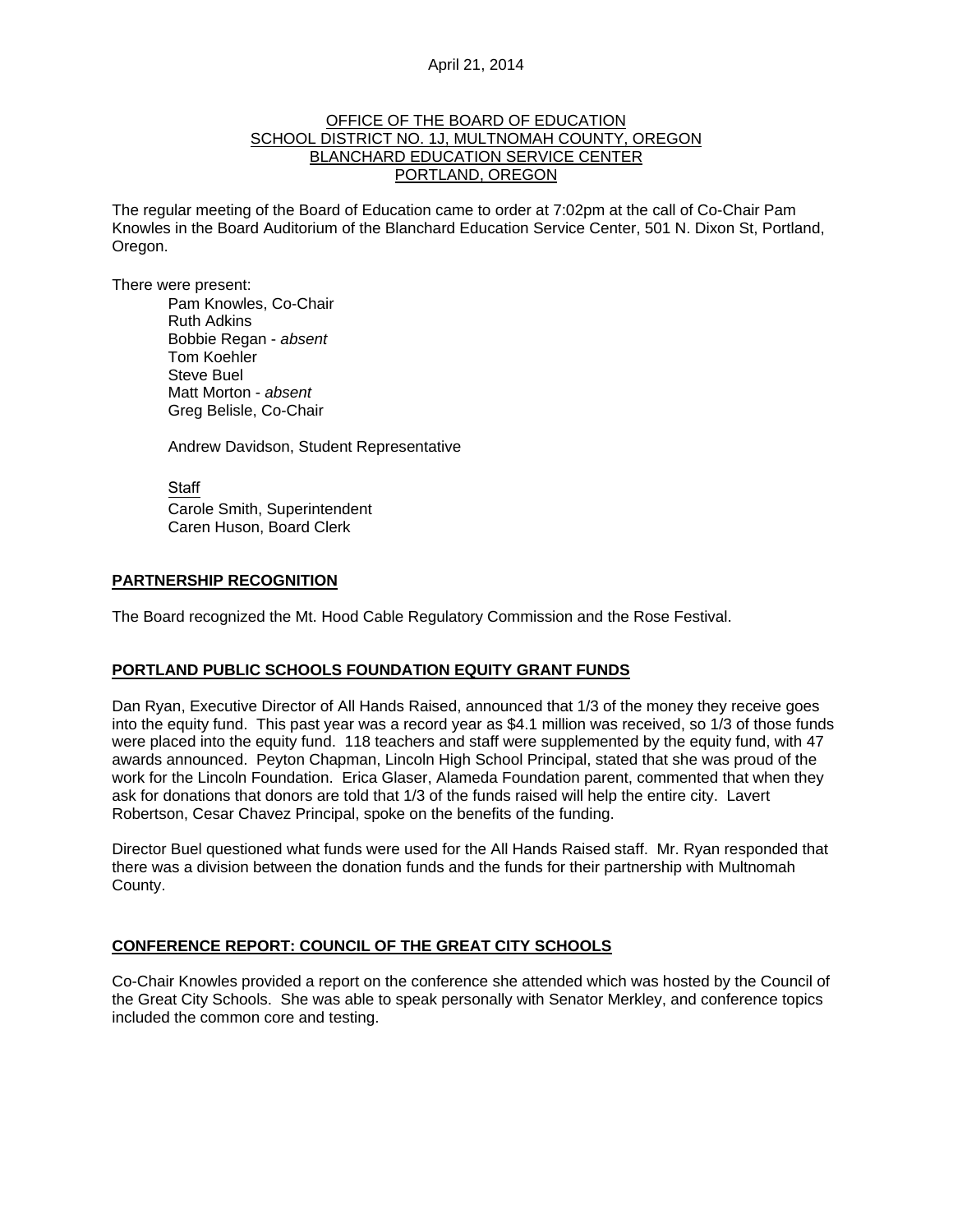# **STUDENT REPRESENTATIVE'S REPORT**

Student Representative Davidson also provided a report on the Council of Great City Schools Conference which we attended with other PPS students. Superintendents from various school districts were interested in how SuperSAC operated and student voice.

Student Representative Davidson read his student report into the record, focusing mainly on the common core. SuperSAC will host an evening of discussion on the topic of testing.

# **PUBLIC COMMENT**

Joshua Curtis, Co-Chair of Our Portland Our Schools (OPOS), stated their disappointment for the District's process in determining a new high school schedule for 2014-2015. It was frustrating and discouraging that teachers were only allowed cursory input. Teachers had previously presented schedule options based on their experience, and OPOS does not feel that the District took their information into consideration. The District also needs to bring parents into the decision making process. OPOS was requesting that the District restart the high school scheduling process for 2014-2015.

Bill Porter, parent of two students at PPS, stated his excitement about the Common Core and that he was disappointed in Director Buel's draft resolution against the Common Core. Tests are needed to measure student progress, and the Common Core was much better than what we currently have in Oregon.

Bruce Scherer, MLC parent, stated that the problems continue to compound at MLC, and he spoke on the definition of "rigor". Mr. Scherer stated that student poverty was the real problem in the schools.

Katie Zechnich, Beaverton student, commented that she was working on a project to reduce carbon emissions. She would like the amount of meat served in schools to be reduced, and that a vegetarian meal be offered at least once a week as that was a good way to reduce carbon emissions.

# **CONTRACT AMENDMENTS**

Co-Chair Knowles recessed the Board from its regular meeting and convened the Board as the Local Contract Review Board.

Emily Courtnage, Contracts Director, provided background information on the two proposed contract amendments, and stated that staff was recommending the Board approve the proposed two resolutions. .

Director Buel asked what caused the change to the dance studio contract. Tony Magliano, Chief Operating Officer, responded that the floor cost more than the original bid and that the contractor had to perform some work that staff was supposed to do. Director Buel questioned the contract amendment for the Beach retaining wall. Mr. Magliano responded that the retaining wall was quite large and ran along the east side of the school; the wall was failing and was a safety issue. The engineer provided an estimate for the original scope of work. However, the auger that was recommended for the work could not handle the job. Then the rain came and filled in all the holes that the auger had made.

Co-Chair Belisle questioned if the contractor was looking at the City as they did not allow the work to occur when we wanted it to. Mr. Magliano responded that he was not sure that would be an option, but he would look into it.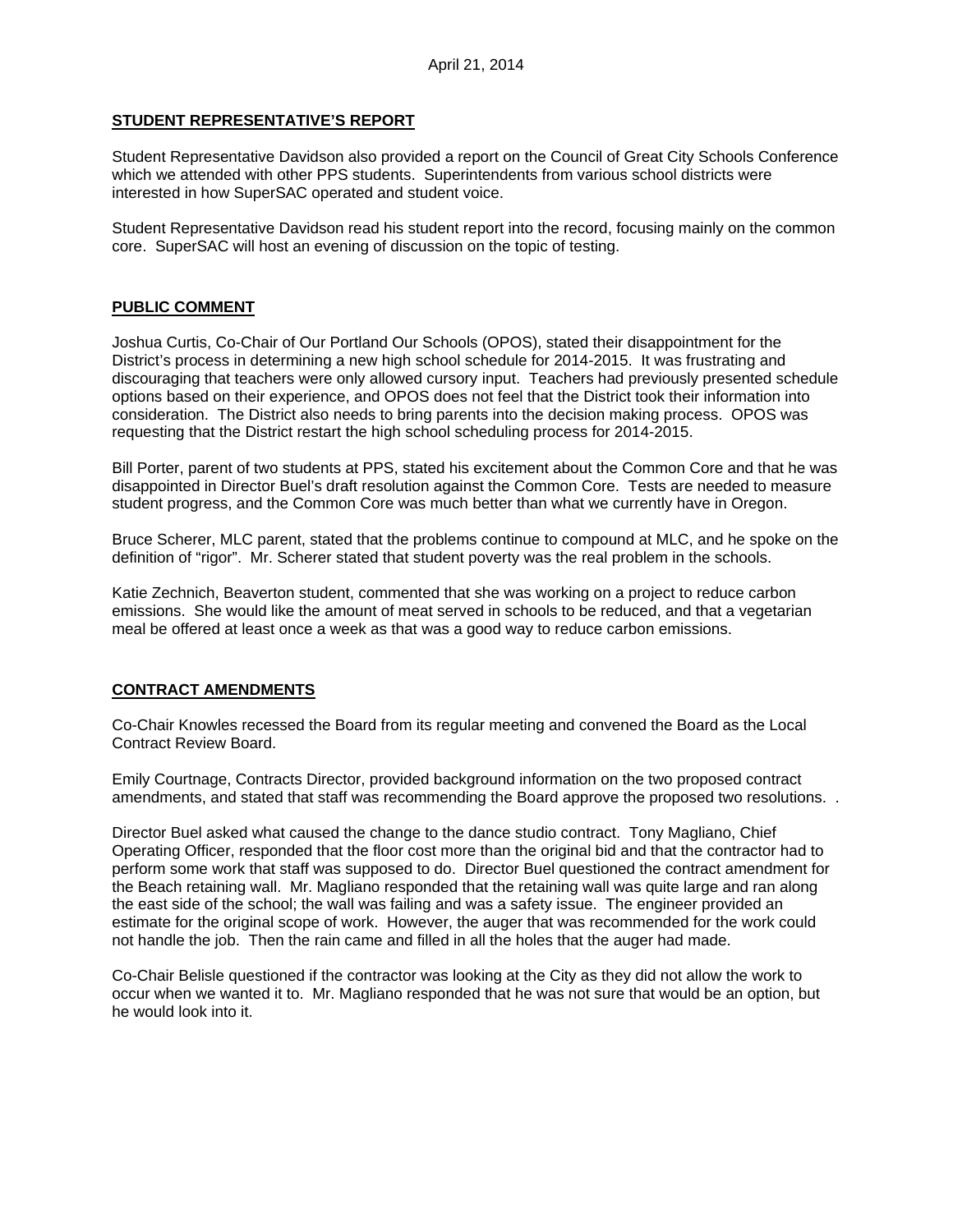### **REPORT: DIVISION 22**

Amanda Whalen, Senior Policy Advisor to the Superintendent, reported that a Division 22 Report was required per State OAR 581-022-1510. The requirement to submit the Assurance Form had been suspended by the Oregon Department of Education for the past 2 years. There were seven regulations that PPS was not in compliance with: credit options, expanded options annual notice, expanded options requirements, report to community on compliance with Division 22, personnel policies, and complaint procedures.

Director Buel moved to adopt his resolution on complaint procedures; Director Koehler seconded. Director Buel read a statement into the record on his perspectives of the complaint process.

Director Belisle stated that staff was just presented with assurances that all subjects we were not in compliance with will be resolved, so he will not be voting yes on Director Buel's resolution.

Co-Chair Knowles indicated that she will also vote against Director Buel's proposed resolution as it has been consistently stated that the Board will not hear motions that come before them during a Board meeting without the information having been included in the Board materials that are provided days prior to the meeting.

The Board voted 2-3 (2-yes, 3-no [Adkins, Belisle, Knowles]) on Director Buel's motion. Student Representative Davidson voted yes, unofficial. The motion failed.

Director Buel challenged Co-Chair Knowles on her decision to not hear motions the night of a Board meeting. There was no law that said a motion could not be presented at a meeting. Director Buel insisted that he could make a motion whenever he wanted to.

#### **ADJOURN**

Co-Chair Knowles adjourned the meeting at 8:37pm.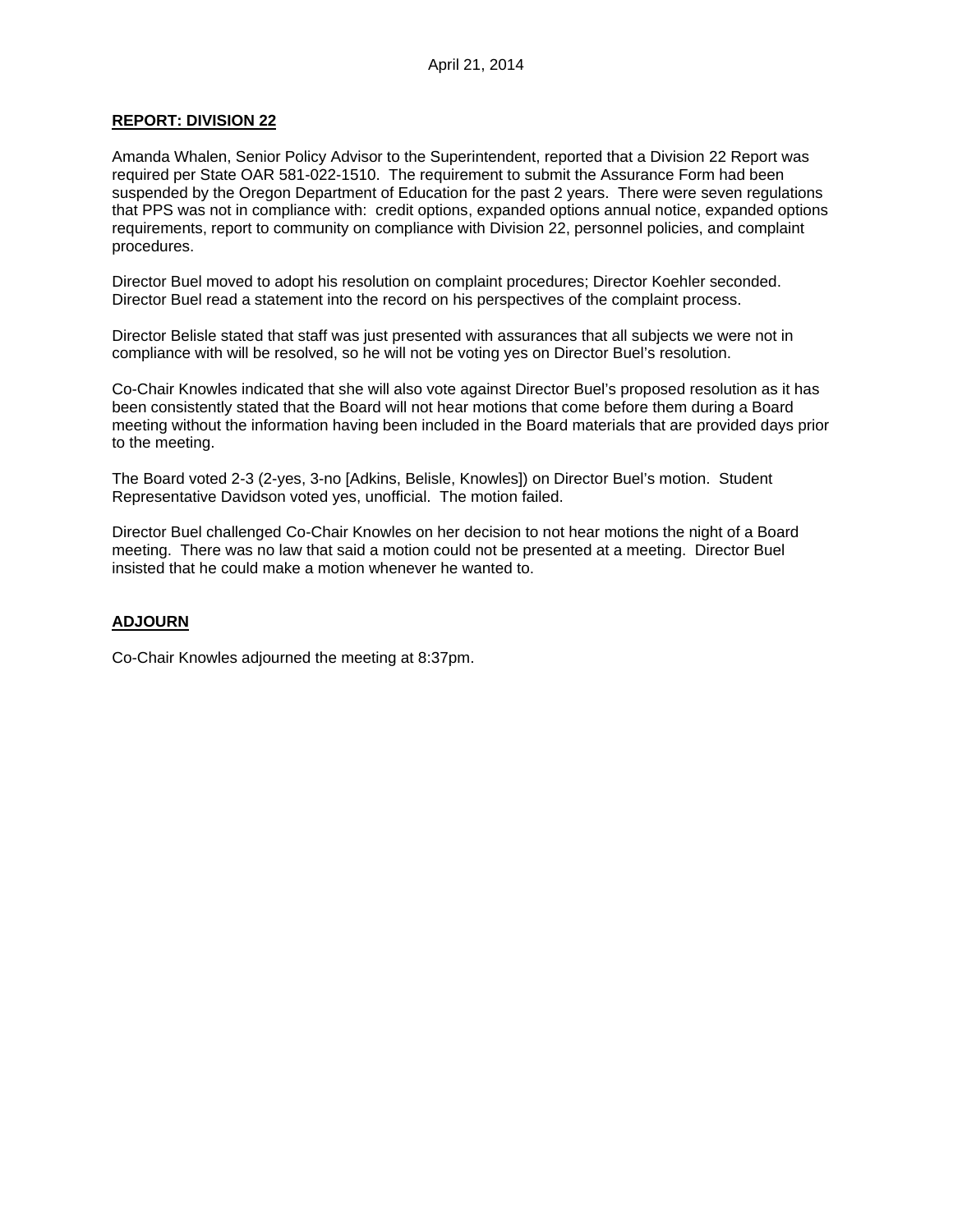# **Personnel**

The Superintendent RECOMMENDED adoption of the following item:

# Numbers 4903

Director Adkins moved and Director Koehler seconded the motion to adopt the above numbered item. The motion was put to a voice vote and passed by a vote of 4-1 (yes-4, no-1 [Buel]); With Directors Regan and Morton absent and Student Representative Davidson voting yes, unofficial).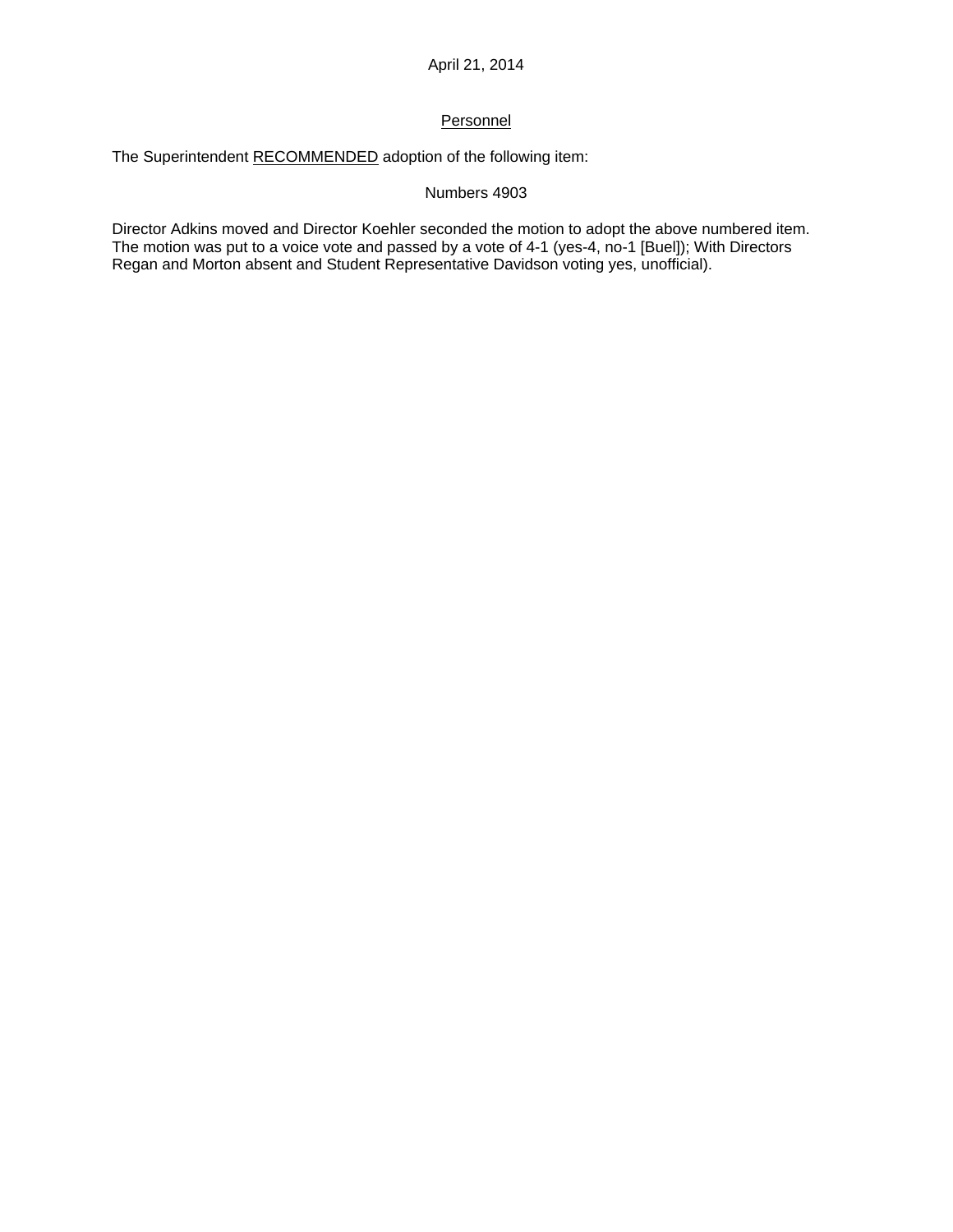# **RESOLUTION No. 4903**

# Appointment of Temporary Teachers and Notice of Non-renewal

# **RESOLUTION**

The Board of Education accepts the recommendation to designate the following persons as temporary teachers for the term listed below. These temporary contracts will not be renewed beyond their respective termination dates because the assignments are temporary and District does not require the teachers' services beyond completion of their respective temporary assignments.

| <b>First</b> | Last                   | ID     | Eff. Date | <b>Term Date</b> |
|--------------|------------------------|--------|-----------|------------------|
| Teri         | Cahill                 | 022234 | 4/3/2014  | 6/13/2014        |
| Kaitlyn      | Duffy                  | 022144 | 2/19/2014 | 6/13/2014        |
| Nathan       | Pier                   | 018008 | 3/10/2014 | 6/13/2014        |
| Julie        | Rindone                | 020002 | 3/11/2014 | 6/13/2014        |
| Jennifer     | Sollman                | 022443 | 3/31/2014 | 6/13/2014        |
| Connie       | <b>Spieler Compton</b> | 020844 | 3/17/2014 | 5/31/2014        |
| Corinne      | Thomas-Kersting        | 006406 | 3/21/2014 | 6/13/2014        |

*S. Murray*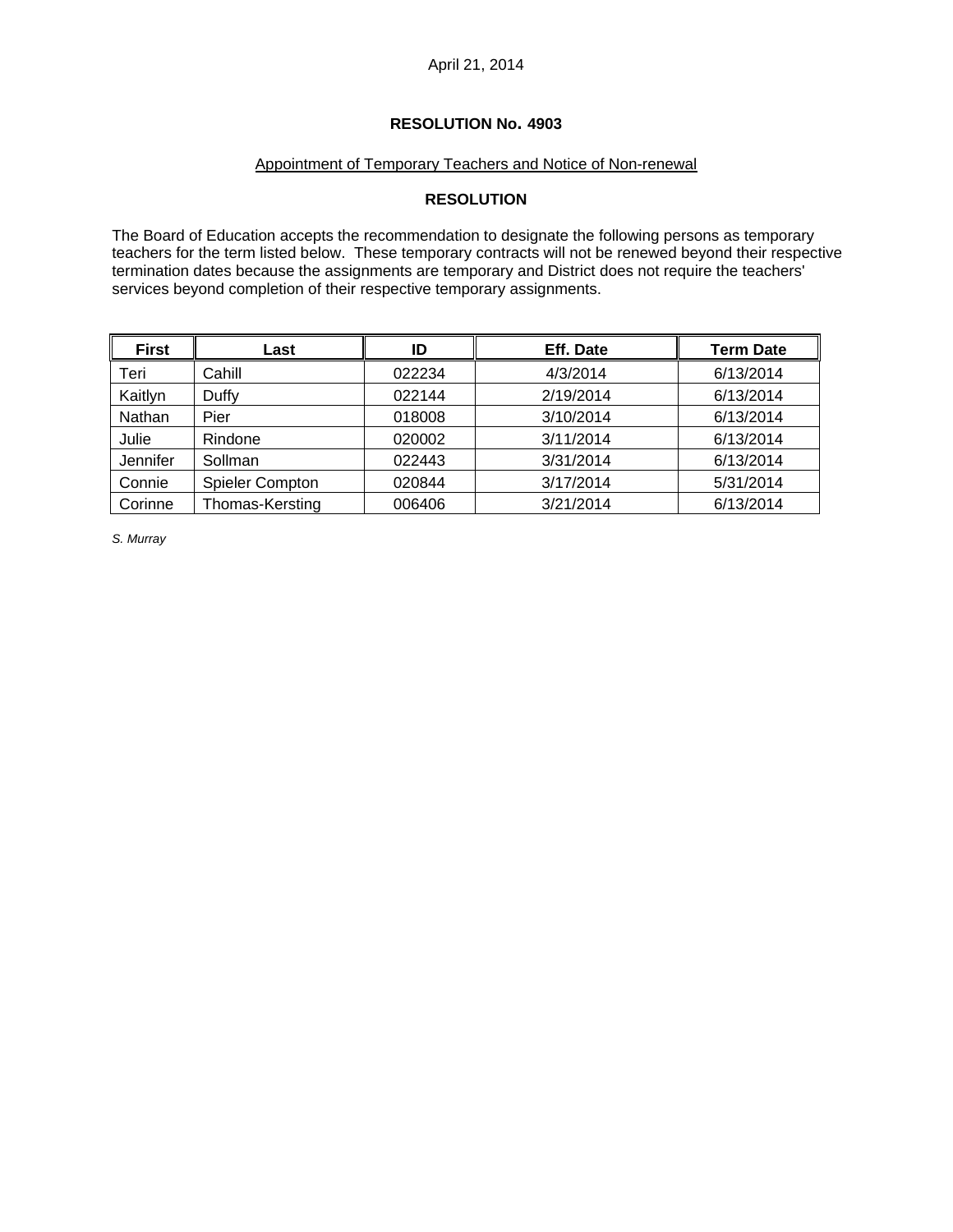# Purchases, Bids, Contracts

The Superintendent RECOMMENDED adoption of the following item:

### Numbers 4904

Director Adkins moved and Director Koehler seconded the motion to adopt the above numbered item. The motion was put to a voice vote and passed by a vote of 4-1 (yes-4, no-1 [Buel]; with Directors Regan and Morton absent and Student Representative Davidson voting yes, unofficial).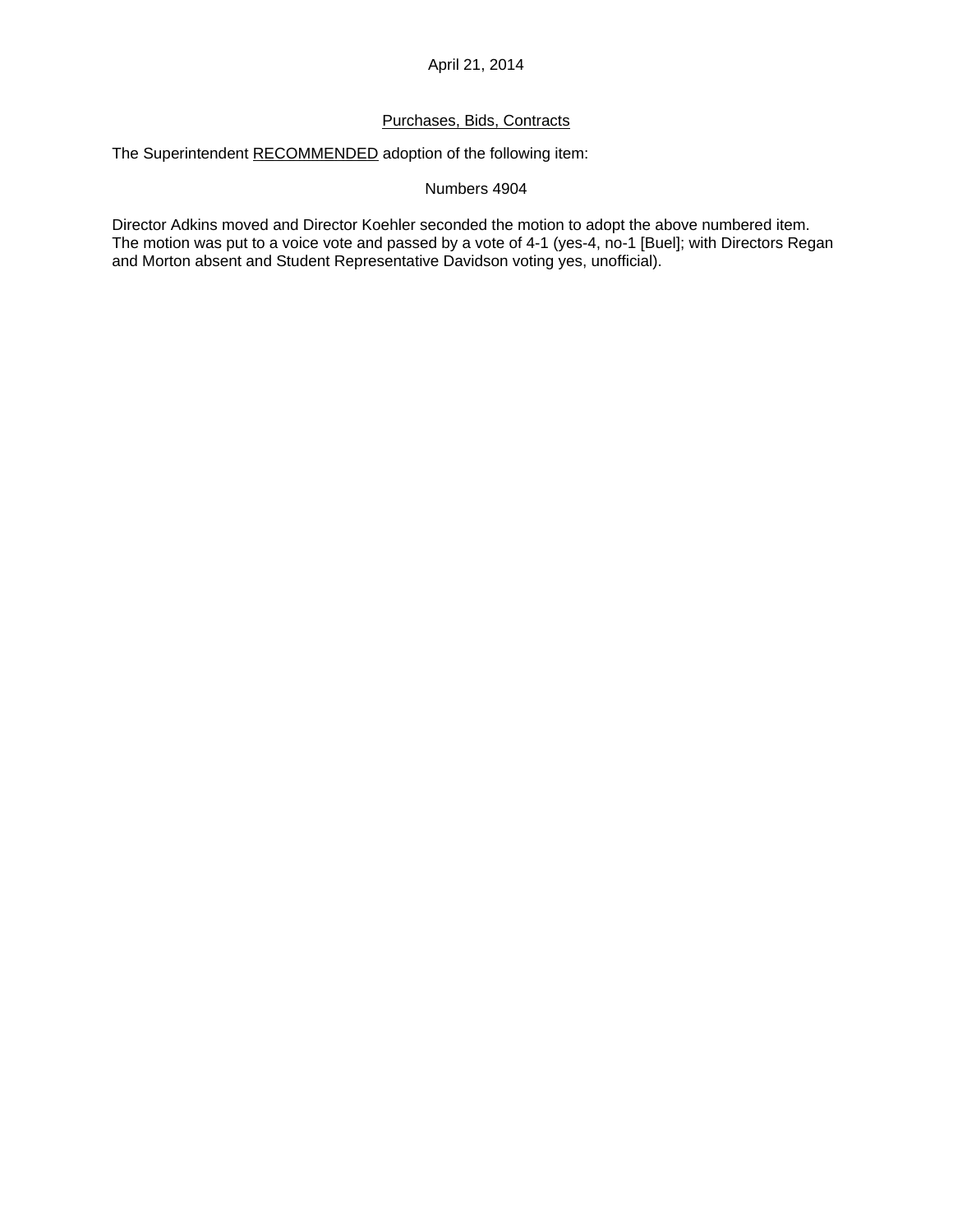# **RESOLUTION No. 4904**

# Expenditure Contracts that Exceed \$150,000 for Delegation of Authority

# **RECITAL**

Portland Public Schools ("District") Public Contracting Rules PPS-45-0200 ("Authority to Approve District Contracts; Delegation of Authority to Superintendent") requires the Board of Education ("Board") enter into contracts and approve payment for products, materials, supplies, capital outlay, equipment, and services whenever the total amount exceeds \$150,000 per contract, excepting settlement or real property agreements. Contracts meeting this criterion are listed below.

# **RESOLUTION**

The Superintendent recommends that the Board approve these contracts. The Board accepts this recommendation and by this resolution authorizes the Deputy Clerk to enter into agreements in a form approved by General Counsel for the District.

| Contractor                           | Contract<br>Term                  | <b>Contract Type</b>        | <b>Description of Services</b>                                                                                                                                                                                              | Contract<br><b>Amount</b> | Responsible<br>Administrator,<br><b>Funding Source</b>                                                |
|--------------------------------------|-----------------------------------|-----------------------------|-----------------------------------------------------------------------------------------------------------------------------------------------------------------------------------------------------------------------------|---------------------------|-------------------------------------------------------------------------------------------------------|
| <b>Mountain States</b><br>Networking | 4/15/2014                         | Purchase Order<br>PO 118702 | District-wide: Replace obsolete<br>and unsupported wireless<br>access points, controller, and<br>networking equipment with new<br>equipment allowing for<br>continued use and future<br>growth of the wireless network.     | \$349,463                 | J. Klein<br><b>Fund 101</b><br>Dept. 5581                                                             |
| XIOLOGIX LLC                         | 4/11/2014                         | Purchase Order<br>PO 118637 | District-wide: Upgrade of<br>Storage Area Network's<br>hardware and software.                                                                                                                                               | \$273,812                 | J. Klein<br><b>Fund 101</b><br>Dept. 5581                                                             |
| Brown & Brown<br>Northwest, Inc.     | 4/15/2014<br>through<br>4/14/2019 | Insurance Premium           | District-wide: Provide an Owner<br>Controlled Insurance Program<br>(OCIP) to provide specific<br>insurances for all contractors<br>on all Bond funded construction<br>and all other construction<br>greater than \$100,000. | \$2,199,843               | J. Owens &<br>T. Magliano<br>Funds 451 and 191<br>Depts. 5511 and 5597<br>Projects DF120 and<br>F1052 |

# **NEW CONTRACTS**

# **NEW INTERGOVERNMENTAL AGREEMENTS ("IGAs")**

No New IGAs

# **AMENDMENTS TO EXISTING CONTRACTS**

No New Amendments to Existing Contracts

*N. Sullivan*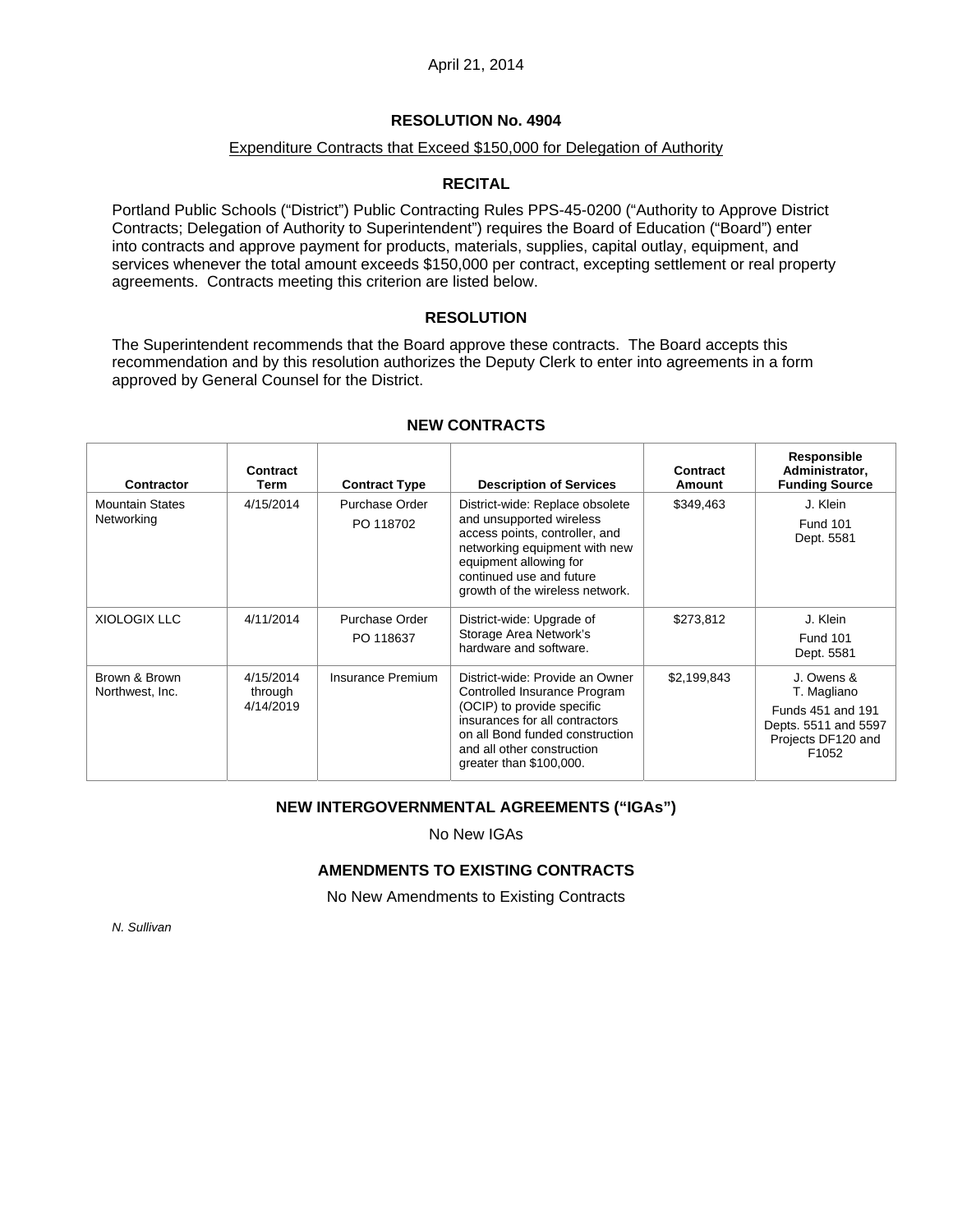### Other Items Requiring Board Action

The Superintendent RECOMMENDED adoption of the following items:

#### Number 4905 through 4907

During the Committee of the Whole, Director Adkins moved and Director Belisle seconded the motion to adopt Resolution 4905. The motion was put to a voice vote and passed by a vote of 5-0 (yes-0, no-0, with Directors Regan and Morton absent and Student Representative Davidson voting yes, unofficial).

During the Committee of the Whole, Director Belisle moved and Director Koehler seconded the motion to adopt Resolution 4906. The motion was put to a voice vote and passed by a vote of 5-0 (yes-0, no-0, with Directors Regan and Morton absent and Student Representative Davidson voting yes, unofficial).

Director Adkins moved and Director Koehler seconded the motion to adopt Resolution 4907. The motion was put to a voice vote and passed by a vote of 4-1 (yes-4, no-1 [Buel]; with Directors Regan and Morton absent and Student Representative Davidson voting yes, unofficial).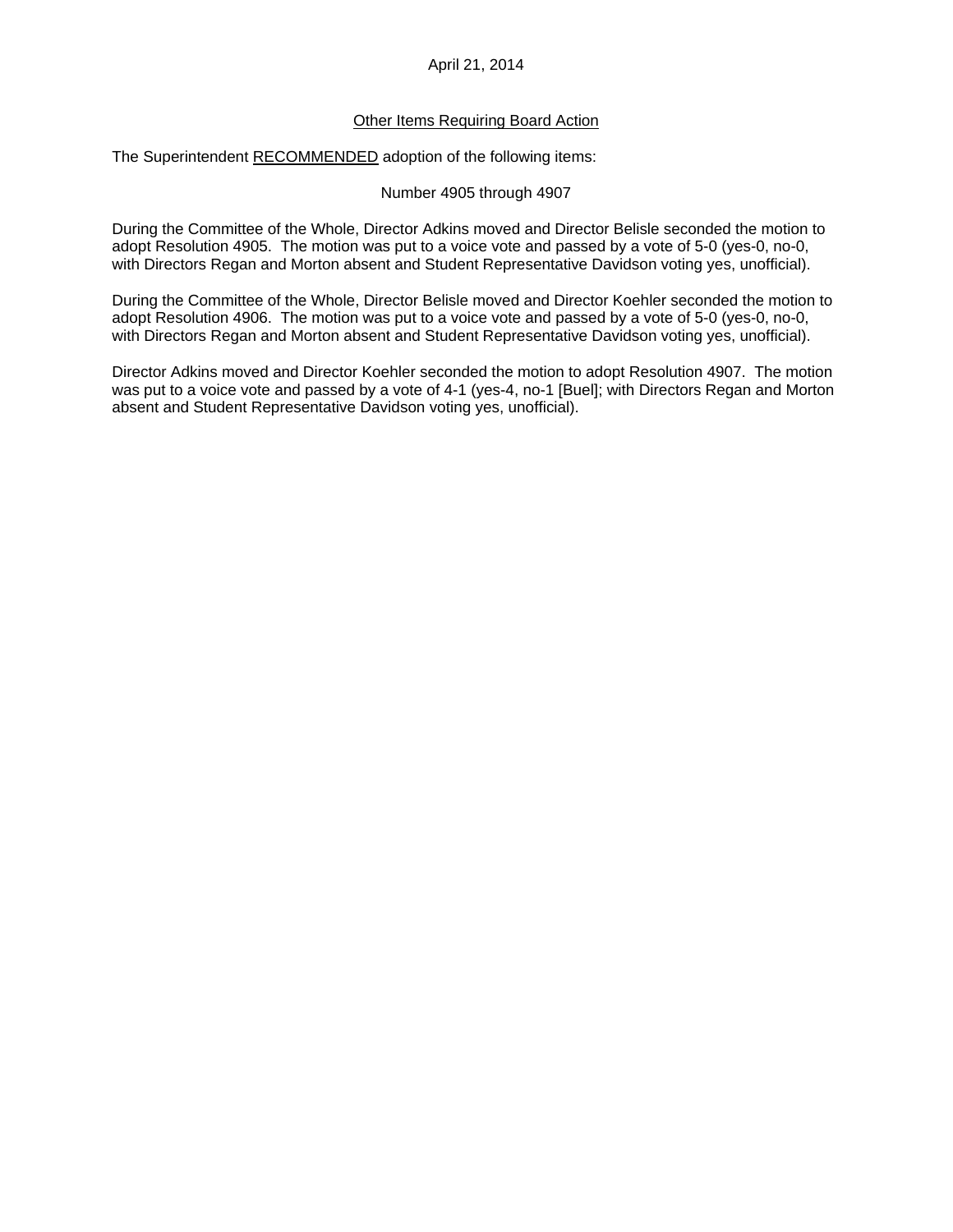### **RESOLUTION NO. 4905**

#### Resolution to Authorize Contract Amendment: Ockley Green Dance Studio Project

## **RECITALS**

- A. The Board of Directors of Portland Public Schools ("District") is the Local Public Contract Review Board ("Board") pursuant to ORS 279A.060.
- B. ORS 279C.335(2) authorizes the Board to exempt certain public contracts or classes of contracts from the standard competitive bidding process otherwise required by the Public Contracting Code and Rules upon certain findings.
- C. The District solicited a contract to remodel the industrial arts room into a dance studio using the intermediate procurement process (competitive quotes) pursuant to District Public Contract Rule PPS-49-0160 based upon a reasonable estimate that the cost of the project would be less than \$100,000.
- D. The District awarded a contract dated July 21, 2013, to Todd Hess Construction, the contractor submitting the lowest competitive quote, in the amount of \$11,748.98.
- E. The District discovered the following during the course of the work:
	- 1. The District provided the dance flooring material and solicited the project based upon the supplier's estimate that it would take two persons one week to install the flooring. It actually took two persons two weeks to install the floor.
	- 2. The contactor misquoted the cost of the wall mirrors. The District agreed to pay half of the additional cost of the mirrors, with the contractor bearing half of the cost increase.
	- 3. Though not included in the original scope of work, the District asked the Contractor to remove the cabinet contents so that the project could proceed in a timely manner.
- D. Addressing these unforeseen circumstances increased the contract price by \$11,382, resulting in a total estimated contract price of \$23,131, an increase of 97% over the original contract price.
- E. District Contracting Rule PPS-49-0160(6) and (7) prohibits the District from amending a contract solicited pursuant to an intermediate procurement by more than 50% unless the Board grants an exemption from competitive bidding.
- F. Staff requests such an exemption because the additional work/costs were unforeseen and would have been necessary in any event.

# **RESOLUTION**

1. The Board hereby approves an exemption from the competitive bidding requirements of ORS Chapter 279C and its local Public Contracting Rules to authorize a contract amendment to an intermediate procurement contract to increase the contract price in excess of 50%.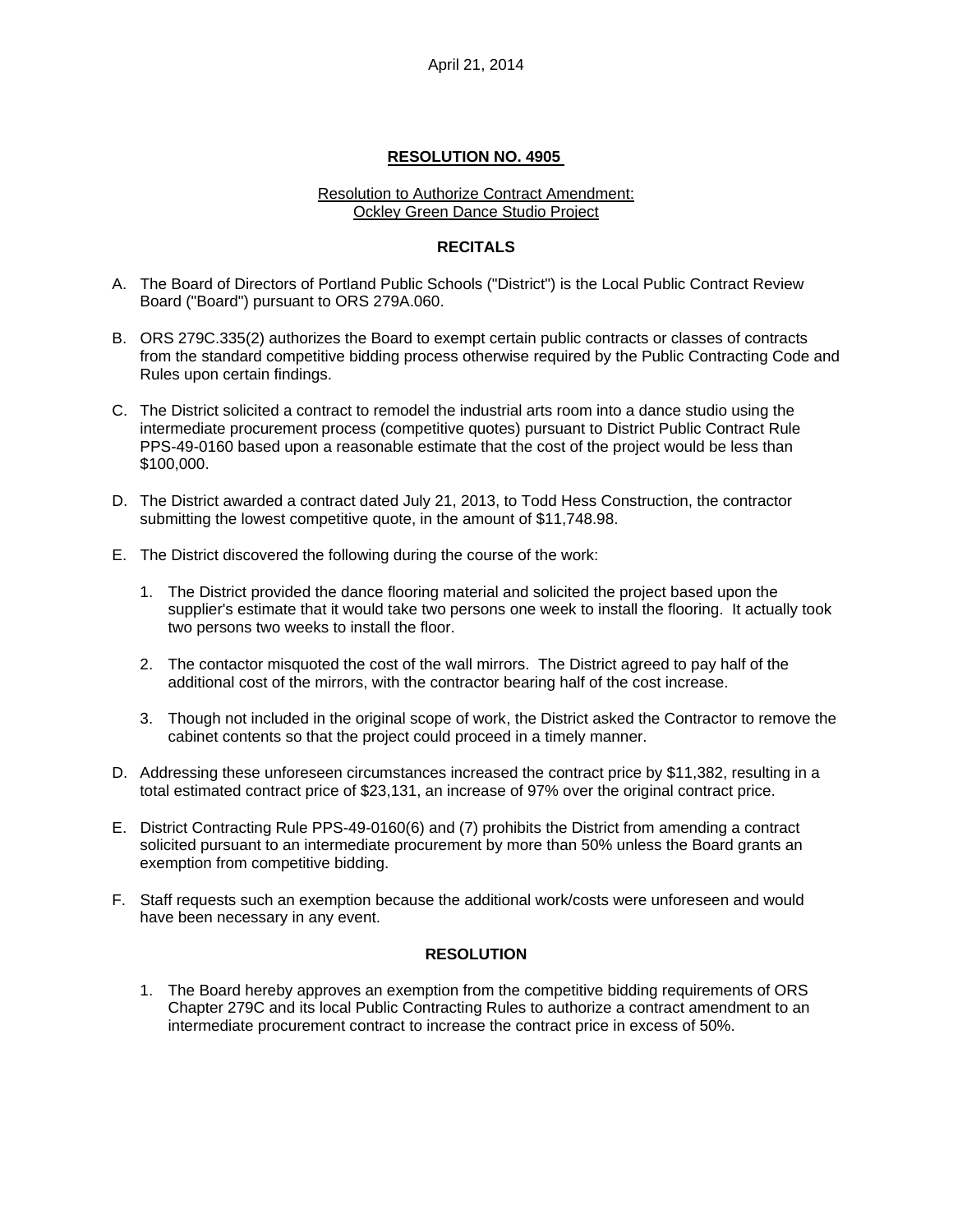- 2. The exemption granted in Section 1 of this Resolution is based upon the following findings pursuant to ORS 279C.335(2):
	- a. The Board finds that this contract exemption is unlikely to encourage favoritism in the award of public contracts or substantially diminish competition because the contract was originally awarded through a competitive quotes process and the increase in total contract prices is still well under the \$100,000 ceiling for the competitive quotes process, and because the circumstances creating the need to increase the scope of work arose after contract award and could not have been reasonably foreseen at the time of the solicitation. Further, even with the increase in the contract price, the contract is still a relatively small contract and the price increase is highly unlikely to have changed the pool of contractors who would have been interested in submitting quotes on the work.
	- b. The Board further finds that allowing this contract exemption will result in substantial cost savings to the District because the work would have been required in any event, and the Contractor's willingness to participate in the payment for the error reduces the cost over what the District would have paid if the mirrors had been properly quoted or another contractor performed the work.
- 3. In making the above findings, the Board considered information regarding the factors identified in ORS 279C.330 and set forth in the Staff Report.
- 4. Pursuant to these findings and decision, the Superintendent is hereby authorized to negotiate and execute an amendment to the July 21, 2013, contract with Todd Hess Construction to add additional scope of work as described herein and to increase the total contract price to an amount not to exceed \$23,200.

*N. Sullivan*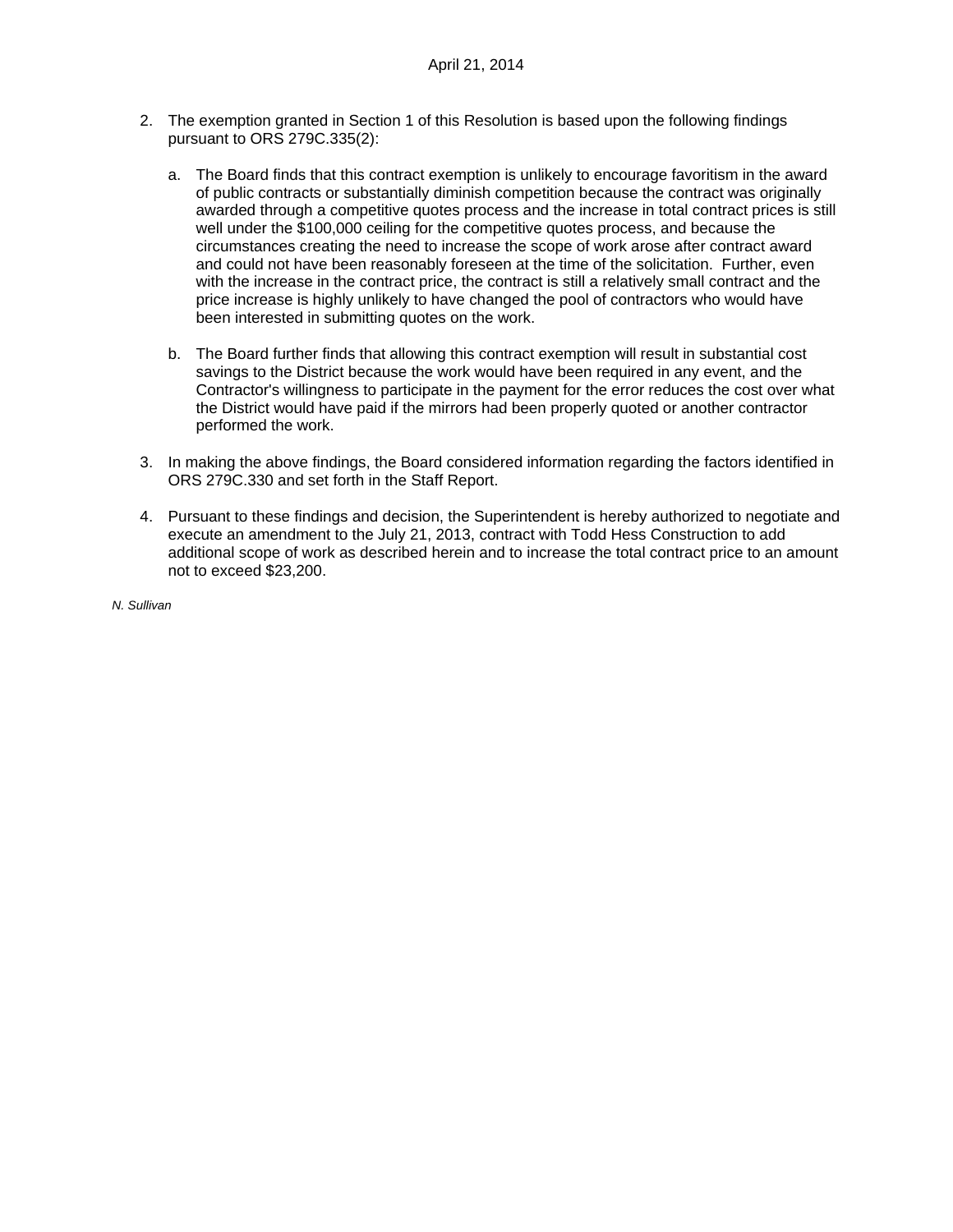### **RESOLUTION No. 4906**

#### Resolution to Authorize Contract Amendment: Beach Elementary School Retaining Wall Project

### **RECITALS**

- A. The Board of Directors of Portland Public Schools ("District") is the Local Public Contract Review Board ("Board") pursuant to ORS 279A.060.
- B. ORS 279C.335(2) authorizes the Board to exempt certain public contracts or classes of contracts from the standard competitive bidding process otherwise required by the Public Contracting Code and Rules upon certain findings.
- C. The District solicited a contract to replace the retaining wall on the Southside playground at Beach Elementary School using the intermediate procurement process (competitive quotes) pursuant to District Public Contract Rule PPS-49-0160 based upon a reasonable estimate that the cost of the project would be less than \$100,000.
- D. The District awarded a contract dated June 10, 2013, to TerraFirma Foundation Systems, the contractor submitting the lowest competitive quote, in the amount of \$58,506.
- E. The District discovered during the course of the work that the initial test borings were not indicative of the actual soil content and that the work required more materials to meet engineered torque requirements.
- F. During initial installation of helical tie-back anchors, the city experienced unusually heavy precipitation that resulted in soil migration through penetrations in the retaining wall, thus requiring additional work to remove soils from the construction area and requiring a void to be filled with a grouted slurry mixture.
- D. Addressing these unforeseen circumstances requires installation of additional materials, removal of dirt, redesign of the bearing plates, and installation of 11 grouted piers. Adding this additional scope will increase the contract price by \$103,885, resulting in a total estimated contract price of \$162,391, an increase of 178% over the original contract price.
- E. District Contracting Rule PPS-49-0160(6) and (7) prohibits the District from amending a contract solicited pursuant to an intermediate procurement by more than 50% unless the Board grants an exemption from competitive bidding (which is otherwise required for contracts in excess of \$100,000).
- F. Staff requests such an exemption because amending the existing contract to include the increased scope is the least costly and more expeditious way to complete the project.

# **RESOLUTION**

- 1. The Board hereby approves an exemption from the competitive bidding requirements of ORS Chapter 279C and its local Public Contracting Rules to authorize a contract amendment to an intermediate procurement contract to increase the contract price in excess of 50%.
- 2. The exemption granted in Section 1 of this Resolution is based upon the following findings pursuant to ORS 279C.335(2):
	- a. The Board finds that this contract exemption is unlikely to encourage favoritism in the award of public contracts or substantially diminish competition because the contract was originally awarded through a competitive quotes process based upon a reasonable engineer's estimate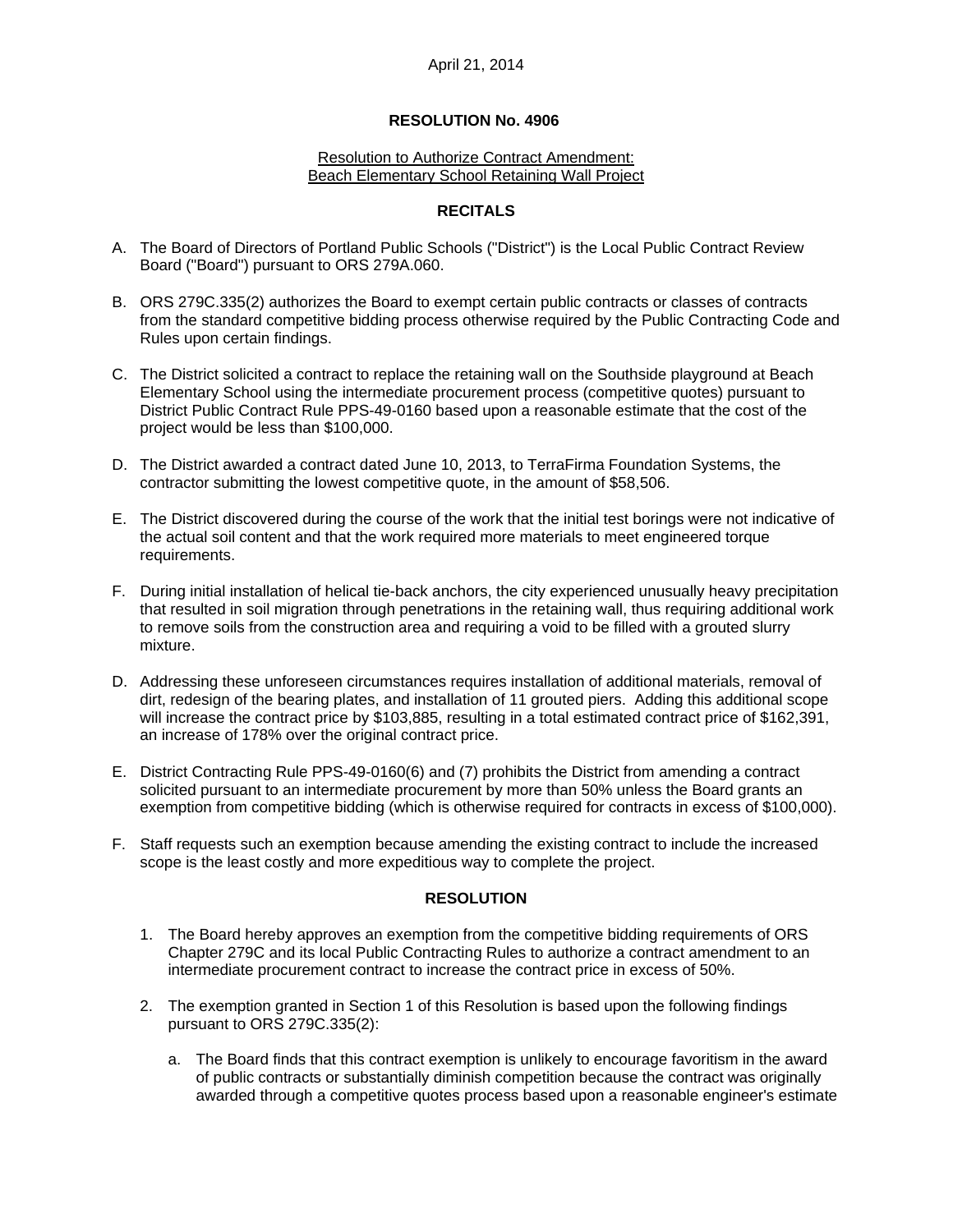of cost, and because the circumstances and events creating the need to increase the scope of work arose after contract award and could not have been reasonably foreseen at the time of the solicitation.

- b. The Board further finds that allowing this contract exemption will result in substantial cost savings to the District because the existing contractor has already constructed part of the work, is familiar with the site, is mobilized, and can most quickly complete the project.
- c. The Board further finds that instituting a competitive bidding process to complete the work would cause significant delay and would likely increase project costs based upon lack of familiarity with the existing work. Moreover, using a different contractor to complete the work may complicate warranty and liability responsibilities.
- 3. In making the above findings, the Board considered information regarding the factors identified in ORS 279C.330 and set forth in the Staff Report.
- 4. Pursuant to these findings and decision, the Superintendent is hereby authorized to negotiate and execute an amendment to the June 10, 2013, contract with TerraFirma Foundation Systems to add additional scope of work as described herein and to increase the total contract price to an amount not to exceed \$162,500.

*N. Sullivan*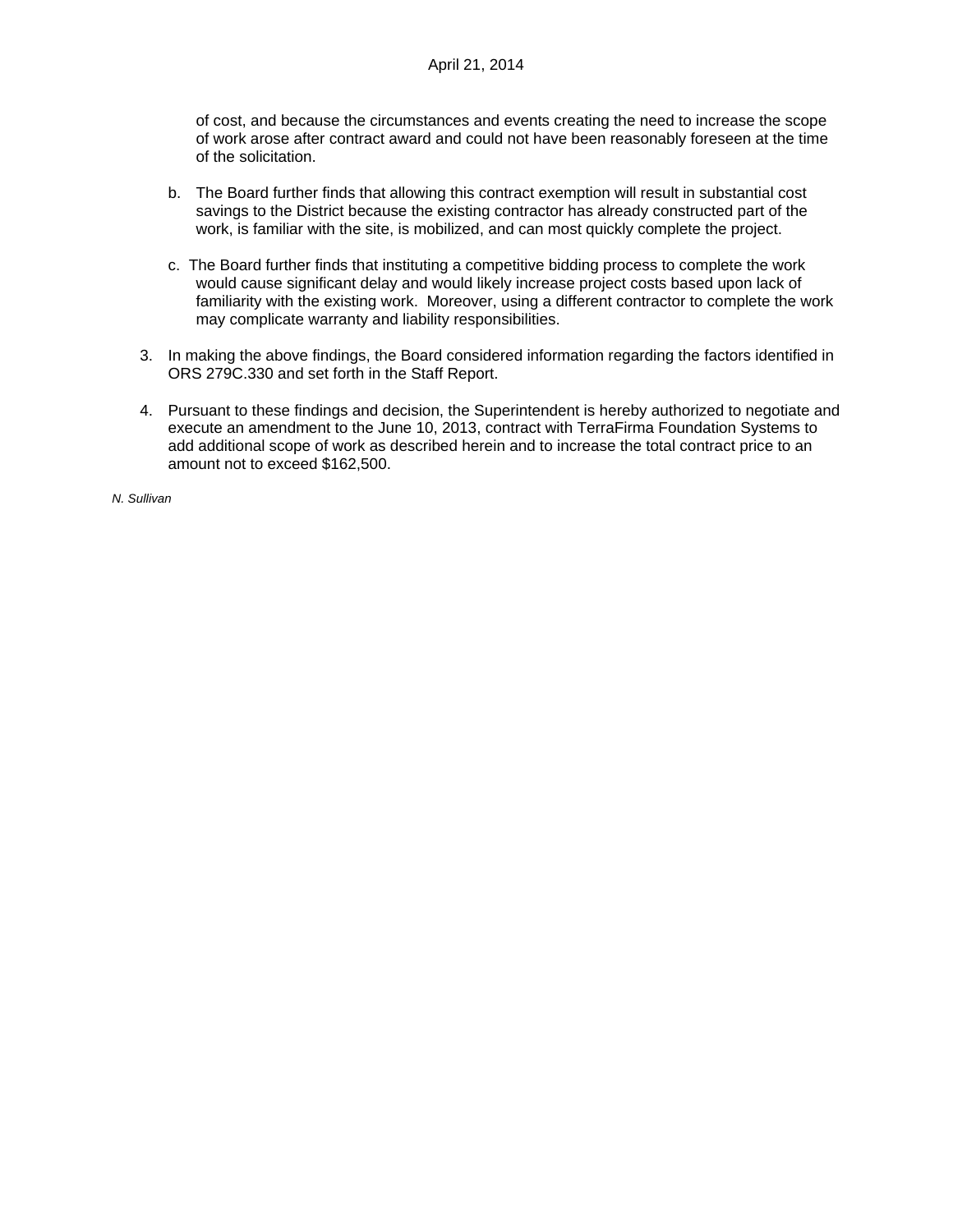# **RESOLUTION No. 4907**

# Amendment No. 2 to the 2013/14 Budget for School District No. 1J, Multnomah County, Oregon

## **RECITALS**

- A. On June 17, 2013 the Board, by way of Resolution No. 4775, voted to adopt an annual budget for the Fiscal Year 2013/14 as required under Local Budget Law.
- B. Board Policy 8.10.030-AD, "Budget Reallocations Post Budget Adoption," establishes the guidelines to ensure consistent and detailed communication on fiscal issues between the Superintendent and the Board of Education ("Board").
- C. Oregon Local Budget Law, ORS 294.471, allows budget changes after adoption under prescribed guidelines.
- D. On January 27, 2014, by way of Resolution No. 4864, the Board amended the FY 2013/14 budget.
- E. This Amendment No. 2 further revises the FY 2013/2014 Adopted Budget under ORS 294.471 guidelines, which state the budget may be amended at a regular meeting of the governing body.
- F. Amendment No. 2 adjusts specified program allocations for funds to more accurately reflect intended expenditures. PPS is putting in place an Owner Controlled Insurance Program (OCIP) and these expenditures are required to be appropriated as a Support Services program. The current budget only has funds appropriated for the Facilities Acquisition and Construction program.
- G. An OCIP provides advantages to Portland Public Schools (PPS) for its major capital improvement projects. In large scope of work construction contracts there are likely to be liability claims. PPS' bond supported capital construction program will involve multiple school sites over several years. An OCIP will be one liability insurance program to provide protection to PPS as compared to many insurance companies with varying policies and the involvement of multiple law firms. Furthermore, an OCIP will enable PPS to be the public face to our community with respect to any claim rather than the General Contractor which would be the case in other forms of insurance programs.
- H. In addition, an important benefit in support of the PPS Equity in Public Purchasing and Contracting policy is that the OCIP reduces the barrier of difficulty to obtain construction insurance for minority, women and emerging small business owned firms. Additional benefits include: better and more consistent insurance protection and claims management provided for PPS; costs are assumed to be neutral based on reduced insurance costs in contractor bidding; the OCIP reduces risk to PPS' existing insurance program as construction contract claims cannot adversely affect existing program annual premiums; and, the OCIP removes the burden of managing Certificates of Insurance coverage specifically for large public projects of \$100,000 and above from both PPS and contractors.
- I. This form of insurance coverage is considered a "best practice' across the U.S. and is used by many public entities engaged in a large scale capital construction programs. For example, locally construction contracts on all of the Tri Met MAX lines have been covered by an OCIP. The recent Port of Portland building expansion was covered by an OCIP.
- J. The premium cost of the OCIP will be amortized and budgeted over the five-year life of the contract. This budget amendment transfers the estimated initial cost of the OCIP for the remainder of FY 2013/14 from the appropriation category of Facilities Acquisition and Construction to Support Services. The OCIP will cover capital construction work under the capital bond and other large capital projects undertaken under the auspices of PPS Facilities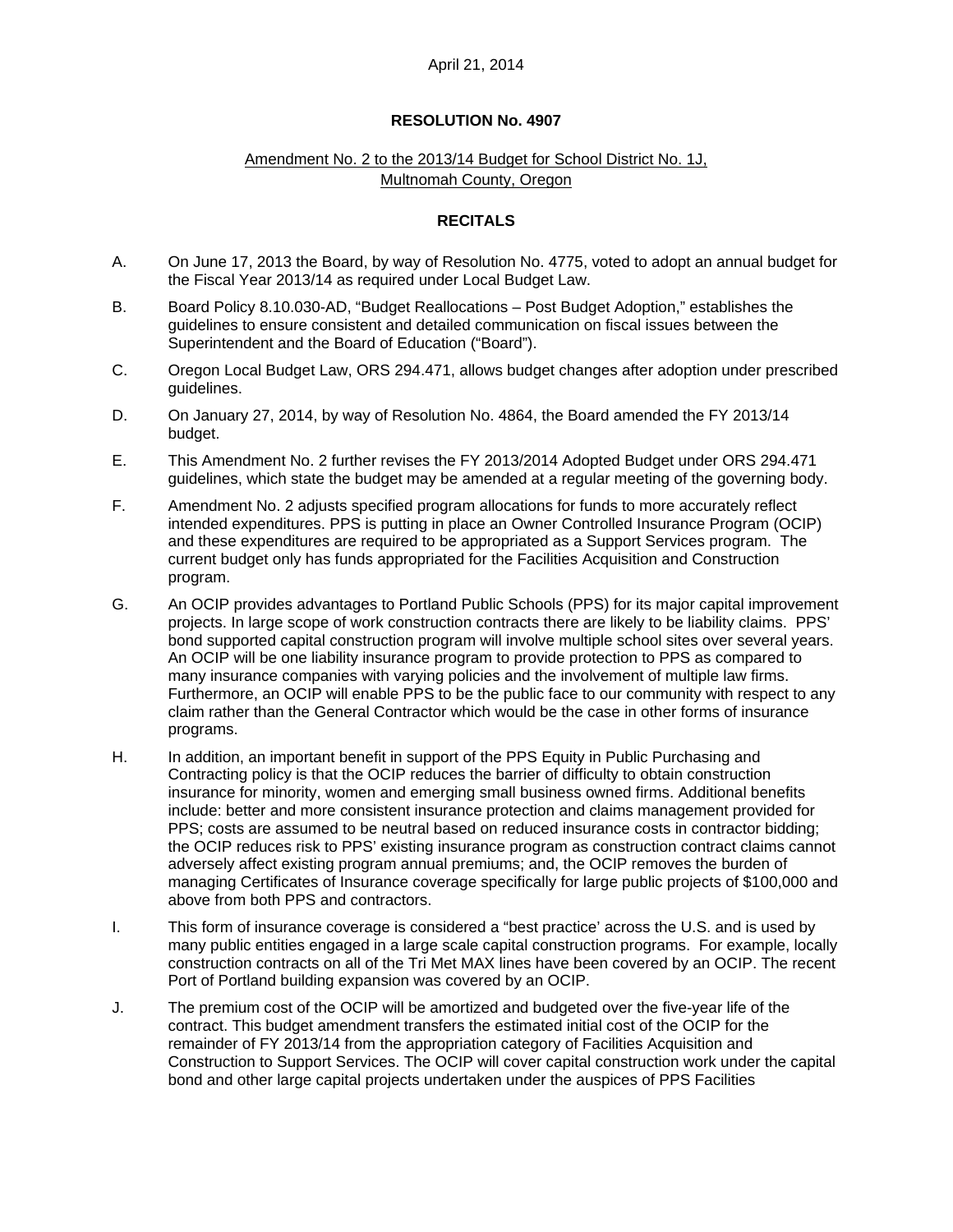Department. The cost of the OCIP is allocated 1% to the Facilities Capital Fund (Fund 438) and 99% to the GO Bonds Fund (Fund 450).

K. The superintendent recommends approval of this resolution.

# **RESOLUTION**

1. The Board hereby amends budgeted expenditure appropriation levels as summarized by Fund and Appropriation Level in Attachment A for the fiscal year beginning July 1, 2013.

*D. Wynde / N. Sullivan*